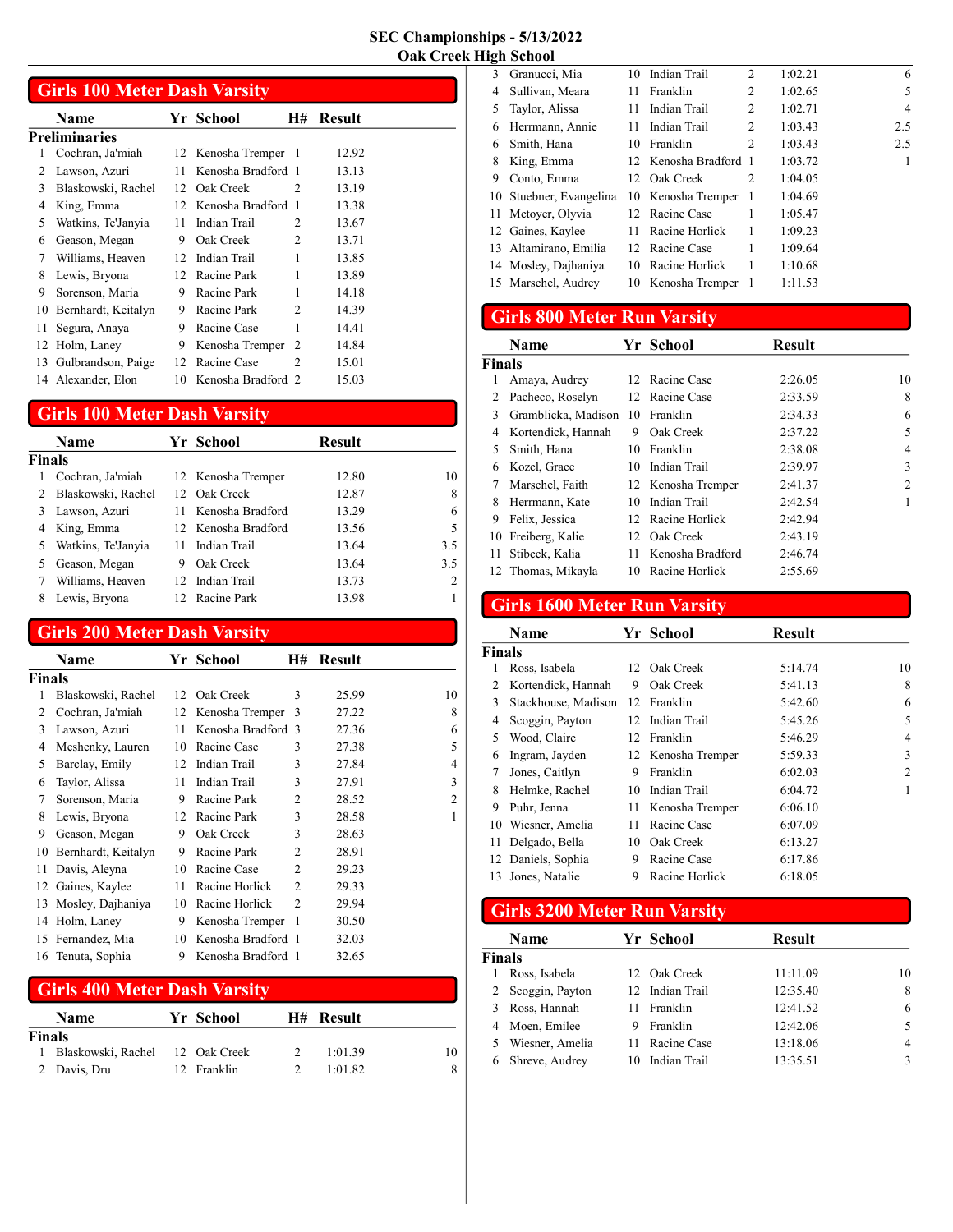#### Finals ... (Girls 3200 Meter Run Varsity)

| <b>Name</b>      | Yr School    | <b>Result</b> |  |
|------------------|--------------|---------------|--|
| 7 Delgado, Bella | 10 Oak Creek | 14:03.70      |  |
| 8 Sell, Avery    | 10 Oak Creek | 14:28.19      |  |

# Girls 100 Meter Hurdles Varsity

| <b>Name</b>        |    |          | Result                                                                         |  |
|--------------------|----|----------|--------------------------------------------------------------------------------|--|
| Preliminaries      |    |          |                                                                                |  |
| Jones, Vivian      | 11 |          | 16.68                                                                          |  |
| 2 Knudsen, Elliana |    |          | 16.80                                                                          |  |
| Le, Bella          |    |          | 17.17                                                                          |  |
| Pham, Geannie      | 9  | Franklin | 18.97                                                                          |  |
| Banaszak, Joanne   |    |          | 19.10                                                                          |  |
|                    |    |          | Yr School<br>Indian Trail<br>12 Indian Trail<br>12 Franklin<br>12 Indian Trail |  |

#### Girls 100 Meter Hurdles Varsity

|        | <b>Name</b>      | Yr School       | Result |    |
|--------|------------------|-----------------|--------|----|
| Finals |                  |                 |        |    |
|        | Jones, Vivian    | 11 Indian Trail | 16.62  | 10 |
|        | Knudsen, Elliana | 12 Indian Trail | 17.28  | 8  |
|        | Pham, Geannie    | Franklin        | 18.65  | 6  |
|        | Banaszak, Joanne | 12 Indian Trail | 18.67  | 5  |
|        | Le, Bella        | 12 Franklin     | 18.78  | 4  |

## Girls 300 Meter Hurdles Varsity

|        | <b>Name</b>      |     | Yr School        | Result |                |
|--------|------------------|-----|------------------|--------|----------------|
| Finals |                  |     |                  |        |                |
|        | Jones, Vivian    |     | Indian Trail     | 50.16  | 10             |
|        | Knudsen, Elliana |     | 12 Indian Trail  | 50.49  | 8              |
|        | Julka, Lily      | 11  | Franklin         | 51.76  | 6              |
|        | Le, Bella        |     | 12 Franklin      | 52.84  |                |
|        | Jashinsky, Ina   | 9   | Franklin         | 54.48  | $\overline{4}$ |
| 6      | Whitt, Mallory   |     | Oak Creek        | 54.96  | 3              |
|        | Alexander, Elon  | 10. | Kenosha Bradford | 56.95  | 2              |

#### Girls 4x100 Meter Relay Varsity

|               | <b>Team</b>                                                | Relay | <b>Result</b>                                                |    |
|---------------|------------------------------------------------------------|-------|--------------------------------------------------------------|----|
| Finals        |                                                            |       |                                                              |    |
| 1             | Indian Trail Academy                                       |       | 51.07                                                        | 10 |
|               | 1) Watkins, Te'Janyia 11                                   |       | 2) Jones, Vivian 11                                          |    |
| $\mathcal{D}$ | 3) Williams, Heaven 12<br>Franklin                         |       | 4) Barclay, Emily 12<br>52.54                                | 8  |
|               | 1) Septon, Parker 12<br>3) Gauger, Lauren 11               |       | 2) Taczala, Lily 10<br>4) Ring, Haley 12                     |    |
| 3             | Oak Creek<br>1) Mullens, Tia 10<br>3) Schuster, Ayla 10    |       | 53.49<br>2) Bratel, Maddy 9<br>4) Hernon, Emma 9             | 6  |
| 4             | Racine Case<br>1) Segura, Anaya 9<br>3) DiFiore, Olivia 12 |       | 54.69<br>2) Gulbrandson, Paige 12<br>4) Hallom, Gabrielle 12 | 5  |

### Girls 4x200 Meter Relay Varsity

| Team                     | Relay | Result               |    |
|--------------------------|-------|----------------------|----|
| Finals                   |       |                      |    |
| Indian Trail Academy     |       | 1:49.12              | 10 |
| 1) Watkins, Te'Janyia 11 |       | 2) Harris, Gianni 9  |    |
| 3) Williams, Heaven 12   |       | 4) Barclay, Emily 12 |    |

|                | ідн эсполі           |                             |   |
|----------------|----------------------|-----------------------------|---|
| $\mathfrak{D}$ | Franklin             | 1:51.94                     | 8 |
|                | 1) Graetz, Josie 10  | 2) Ring, Haley 12           |   |
|                | 3) Septon, Parker 12 | 4) Pitcher, Mary Therese 10 |   |
|                | Oak Creek            | 1:54.81                     | 6 |
|                | 1) Bratel, Maddy 9   | 2) Turlais, Grace 10        |   |
|                | 3) Whitt, Mallory 11 | 4) Mullens, Tia 10          |   |
|                | --- Racine Case      | DO                          |   |
|                | 1) Gardner, Ava 11   | 2) Howser, Isabella 9       |   |
|                | 3) Segura, Anaya 9   | 4) Meshenky, Lauren 10      |   |
|                |                      |                             |   |

# Girls 4x400 Meter Relay Varsity

|               | Team                   | Relay | <b>Result</b>         |    |
|---------------|------------------------|-------|-----------------------|----|
| <b>Finals</b> |                        |       |                       |    |
|               | Franklin               |       | 4:11.37               | 10 |
|               | 1) Sullivan, Meara 11  |       | 2) Graetz, Josie 10   |    |
|               | 3) Davis, Dru 12       |       | 4) Smith, Hana 10     |    |
|               | 2 Indian Trail Academy |       | 4:18.42               | 8  |
|               | 1) Taylor, Alissa 11   |       | 2) Granucci, Mia 10   |    |
|               | 3) Herrmann, Annie 11  |       | 4) Harris, Gianni 9   |    |
| 3             | Oak Creek              |       | 4:24.47               | 6  |
|               | 1) Lobdell, Natalie 10 |       | 2) Turlais, Grace 10  |    |
|               | 3) Freiberg, Kalie 12  |       | 4) Conto, Emma 12     |    |
|               | Racine Case            |       | 4:28.60               | 5  |
|               | 1) Gardner, Ava 11     |       | 2) Howser, Isabella 9 |    |
|               | 3) Metoyer, Olyvia 12  |       | 4) Amaya, Audrey 12   |    |

# Girls 4x800 Meter Relay Varsity

|               | Team                      | Relav | Result                |    |
|---------------|---------------------------|-------|-----------------------|----|
| <b>Finals</b> |                           |       |                       |    |
|               | Franklin                  |       | 10:29.97              | 10 |
|               | 1) Gramblicka, Madison 10 |       | 2) Svicek, Reagan 10  |    |
|               | 3) Ross, Hannah 11        |       | 4) Wood, Claire 12    |    |
|               | 2 Racine Case             |       | 10:31.00              | 8  |
|               | 1) Pacheco, Roselyn 12    |       | 2) Daniels, Sophia 9  |    |
|               | 3) Wiesner, Amelia 11     |       | 4) Amaya, Audrey 12   |    |
|               | 3 Indian Trail Academy    |       | 10:56.90              | 6  |
|               | 1) Kozel, Grace 10        |       | 2) Patel, Riya 10     |    |
|               | 3) Laws, Maddie 11        |       | 4) Herrmann, Kate 10  |    |
|               | Oak Creek                 |       | 11:43.69              | 5  |
|               | 1) Derks, Alivia 12       |       | 2) Freiberg, Kalie 12 |    |
|               | 3) Fadness, Callie 10     |       | 4) Sell, Avery 10     |    |
|               |                           |       |                       |    |

# Girls High Jump Varsity

|               | <b>Name</b>         |    | Yr School    | <b>Result</b> |     |
|---------------|---------------------|----|--------------|---------------|-----|
| <b>Finals</b> |                     |    |              |               |     |
|               | Yee, Ayden          | 11 | Franklin     | $5 - 00.00$   | 10  |
|               | Turlais, Grace      | 10 | Oak Creek    | $5 - 00.00$   | 8   |
| 3.            | Ortiz, Alaina       | 9  | Franklin     | $4 - 10.00$   | 6   |
| 4             | Eickhoff, Cali      |    | 12 Oak Creek | $4 - 10.00$   | 5   |
|               | Taylor, Nailah      | 11 | Indian Trail | 4-08.00       | 3.5 |
| 5.            | Geason, Megan       | 9  | Oak Creek    | 4-08.00       | 3.5 |
|               | Pfeiffer, Rylee     | 9  | Indian Trail | $4 - 06.00$   | 2   |
|               | --- Sorenson, Maria | 9  | Racine Park  | <b>NH</b>     |     |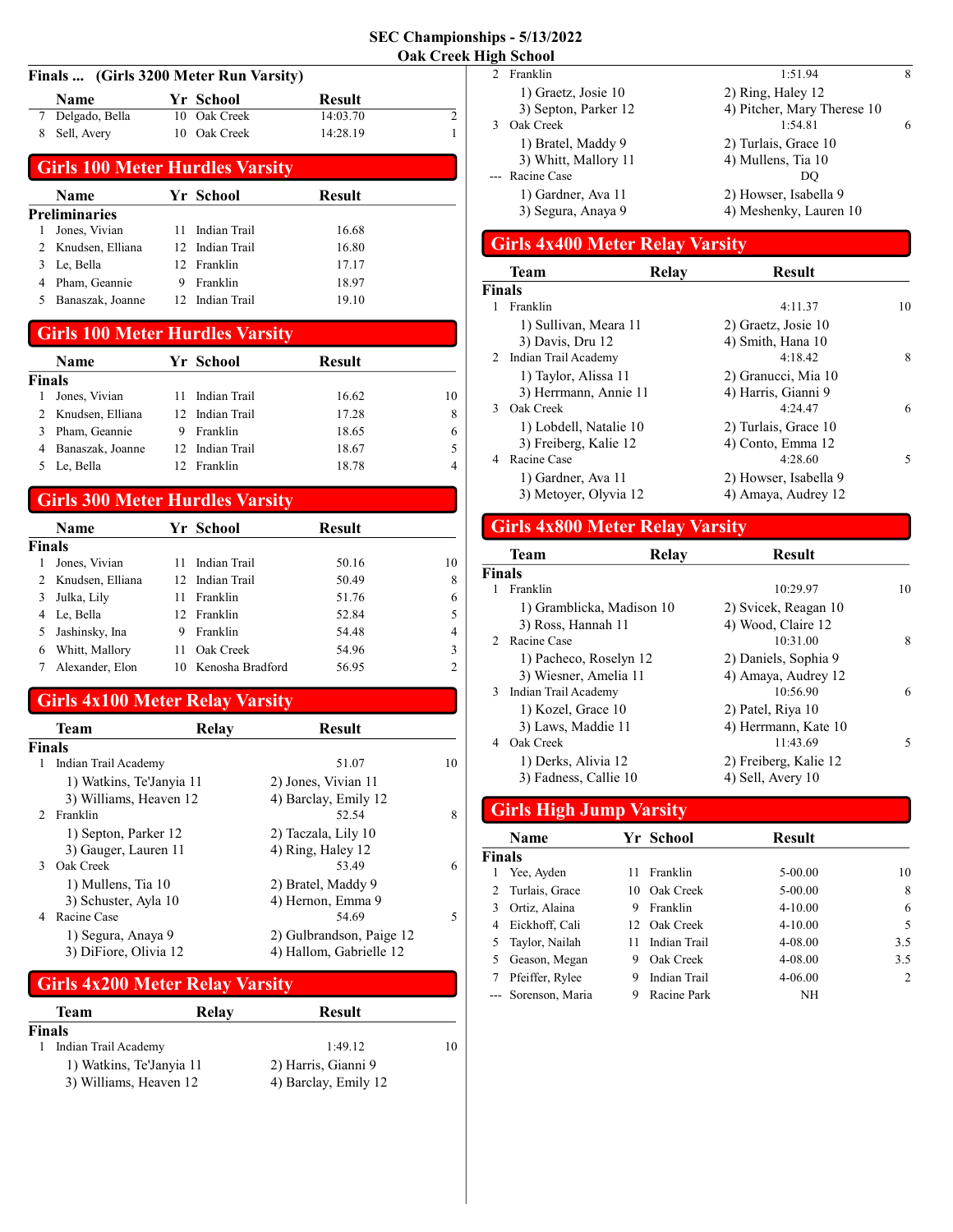|        | <b>Girls Pole Vault Varsity</b>    |    |              |               |     |  |
|--------|------------------------------------|----|--------------|---------------|-----|--|
|        | <b>Name</b>                        |    | Yr School    | <b>Result</b> |     |  |
| Finals |                                    |    |              |               |     |  |
|        | De Leo Lopez, Araceli 12 Oak Creek |    |              | 12-01.00      | 10  |  |
|        | Miner, Erica                       | 9  | Oak Creek    | 10-00.00      | 8   |  |
|        | Robinson, Kasey                    | 9  | Franklin     | $9 - 00.00$   | 5.5 |  |
|        | Schuster, Ayla                     | 10 | Oak Creek    | $9 - 00.00$   | 5.5 |  |
|        | Perez, Sara                        | 10 | Franklin     | 8-00.00       | 4   |  |
|        | --- Choi, Chloe                    | 9  | Indian Trail | NH            |     |  |

#### Girls Long Jump Varsity

|        | Name               |    | Yr School        | <b>Result</b> |     |
|--------|--------------------|----|------------------|---------------|-----|
| Finals |                    |    |                  |               |     |
|        | Blaskowski, Rachel |    | 12 Oak Creek     | 19-01.00      | 10  |
| 2      | Taczala, Lily      | 10 | Franklin         | 17-10.50      | 8   |
| 3      | Geason, Megan      | 9  | Oak Creek        | 16-08.00      | 6   |
| 4      | Jones, Vivian      | 11 | Indian Trail     | $16 - 05.00$  | 5   |
| 5      | Septon, Parker     |    | 12 Franklin      | 15-09.50      | 4   |
| 6      | Segura, Anaya      | 9  | Racine Case      | $15-05.00$    | 2.5 |
| 6      | Murray, Tiara      | 11 | Indian Trail     | $15-05.00$    | 2.5 |
| 8      | Sorenson, Maria    | 9  | Racine Park      | 14-08.50      | 1   |
| 9      | Yee, Ayden         | 11 | Franklin         | $14 - 05.00$  |     |
|        | Lawson, Azuri      | 11 | Kenosha Bradford | ND.           |     |

# Girls Triple Jump Varsity

|               | Name               |     | Yr School    | <b>Result</b> |    |
|---------------|--------------------|-----|--------------|---------------|----|
| <b>Finals</b> |                    |     |              |               |    |
| 1             | Taczala, Lily      | 10  | Franklin     | 37-01.50      | 10 |
|               | Septon, Parker     | 12. | Franklin     | 36-04.00      | 8  |
| 3             | Murray, Tiara      | 11  | Indian Trail | 35-02.00      | 6  |
| 4             | Yee, Ayden         | 11  | Franklin     | 35-01.50      | 5  |
|               | Riley, Jayda       | 9   | Indian Trail | 34-05.00      | 4  |
| 6             | Schissler, Susanna | 10  | Oak Creek    | 32-05.50      | 3  |
|               | Carmickle, Alana   | 12. | Indian Trail | 32-01.00      | 2  |
| 8             | DiFiore, Olivia    | 12. | Racine Case  | 30-00.50      |    |

## Girls Shot Put Varsity

|        | Name                              |    | Yr School           | <b>Result</b> |    |
|--------|-----------------------------------|----|---------------------|---------------|----|
| Finals |                                   |    |                     |               |    |
| 1      | Ervin, Aniyah                     |    | 12 Kenosha Bradford | 32-00.00      | 10 |
| 2      | Lindemann, Jacquelin 12 Oak Creek |    |                     | 31-04.50      | 8  |
| 3      | Monfre, Eliana                    | 11 | Franklin            | 30-09.00      | 6  |
| 4      | Burish, Grace                     |    | 12 Franklin         | 30-06.75      | 5  |
| 5      | Prendergast, Lola                 | 10 | Oak Creek           | 30-04.50      | 4  |
| 6      | Gandee, Macey                     | 12 | Indian Trail        | 30-04.00      | 3  |
| 7      | Kucharski, Summer                 | 9  | Oak Creek           | 29-10.00      | 2  |
| 8      | Clements, Lauren                  | 11 | Kenosha Tremper     | 26-05.50      | 1  |
| 9      | Grogan, Trinity                   | 11 | Kenosha Tremper     | $25-02.00$    |    |
| 10     | Reyes, Arriana                    | 11 | Racine Horlick      | 23-11.00      |    |
| 11     | Cobbs, Jadiamond                  | 12 | Racine Horlick      | 22-03.00      |    |
| 12     | Jundt, Emma                       | 12 | Indian Trail        | 12-03.50      |    |
|        | Ervin, Ariana                     | 11 | Kenosha Bradford    | ND            |    |

#### Girls Discus Throw Varsity Name Yr School Result Finals 1 10 Prendergast, Lola 10 Oak Creek 107-05 2 Masloroff, Abi 11 Franklin 101-04 8 3 6 Gandee, Macey 12 Indian Trail 97-05 4 Wilmot, Taylor 12 Indian Trail 93-11 5 5 Peterson, Lily 12 Indian Trail 88-05 4 6 3 Monfre, Eliana 11 Franklin 83-03 7 Burish, Grace 12 Franklin 82-02 2 8 Chandre, Evie 11 Oak Creek 78-04 1 9 Clements, Lauren 11 Kenosha Tremper 75-01.50 10 Llacer Lopez, Matilde 12 Racine Case 69-04.75 11 Iverson, Arianna 10 Oak Creek 65-05 12 62-11.75 Cobbs, Jadiamond 12 Racine Horlick 13 Grogan, Trinity 11 Kenosha Tremper 62-11.50 14 60-00.50 Reyes, Arriana 11 Racine Horlick

## Girls Pole Vault Junior Varsity

|        | <b>Name</b>       | Yr School    | <b>Result</b> |  |
|--------|-------------------|--------------|---------------|--|
| Finals |                   |              |               |  |
|        | Kutz, Mara        | 10 Oak Creek | 7-00.00       |  |
|        | Olesen, Isabelle  | Oak Creek    | $6 - 00.00$   |  |
|        | 2 Cobian, Cynthia | Oak Creek    | $6 - 00.00$   |  |

#### Boys 100 Meter Dash Varsity

| Name             |                                                                                            |                |                                         | <b>Result</b>                                                                                                                           |
|------------------|--------------------------------------------------------------------------------------------|----------------|-----------------------------------------|-----------------------------------------------------------------------------------------------------------------------------------------|
|                  |                                                                                            |                |                                         |                                                                                                                                         |
| Henry, Quinton   |                                                                                            |                |                                         | 11.52                                                                                                                                   |
| Martens, Daniel  | 12                                                                                         |                | 1                                       | 11.52                                                                                                                                   |
| Price, Darrell   | 11                                                                                         | Racine Park    | 1                                       | 11.64                                                                                                                                   |
| Brooks, Jacques  | 10                                                                                         | Franklin       | 2                                       | 11.80                                                                                                                                   |
| Myer, Lincoln    | 9                                                                                          | Racine Case    | 2                                       | 12.02                                                                                                                                   |
| Bryant, Adrian   |                                                                                            |                | 2                                       | 12.05                                                                                                                                   |
|                  |                                                                                            |                |                                         | 12.20                                                                                                                                   |
| Johnson, Timothy | 11                                                                                         | Indian Trail   | 1                                       | 12.28                                                                                                                                   |
| Haughton, Jacob  | 9                                                                                          | Racine Case    | 3                                       | 12.47                                                                                                                                   |
| Jones, Edward    | 9                                                                                          | Indian Trail   | 2                                       | 12.48                                                                                                                                   |
| Rogel, Gustavo   | 11                                                                                         |                | 3                                       | 12.49                                                                                                                                   |
|                  | 11                                                                                         |                |                                         | 12.60                                                                                                                                   |
| White, Sean      | 12                                                                                         | Racine Park    | 1                                       | 12.62                                                                                                                                   |
|                  | 12                                                                                         | Indian Trail   | 1                                       | 12.68                                                                                                                                   |
|                  | 10                                                                                         |                | 2                                       | 13.11                                                                                                                                   |
|                  | 9                                                                                          | Racine Horlick | 3                                       | 13.47                                                                                                                                   |
|                  | Preliminaries<br>12 Feest, Bryceon<br>14 Riley, Iann<br>15 Lampada, Riley<br>Brown, Jayden |                | Yr School<br>Franklin<br>12 Racine Case | Н#<br>12 Kenosha Bradford 2<br>Jackson-Mitchell, Stef 12 Kenosha Bradford 1<br>Kenosha Tremper<br>Kenosha Bradford 3<br>Kenosha Tremper |

# Boys 100 Meter Dash Varsity

|               | <b>Name</b>      |    | Yr School           | <b>Result</b> |     |
|---------------|------------------|----|---------------------|---------------|-----|
| <b>Finals</b> |                  |    |                     |               |     |
|               | Martens, Daniel  |    | 12 Franklin         | 11.54         | 10  |
|               | Price, Darrell   |    | Racine Park         | 11.62         | 8   |
|               | Henry, Quinton   |    | 12 Kenosha Bradford | 11.68         | 6   |
|               | Myer, Lincoln    | 9  | Racine Case         | 12.13         | 5   |
|               | Bryant, Adrian   |    | 12 Racine Case      | 12.14         | 4   |
| 6             | Brooks, Jacques  | 10 | Franklin            | 12.22         | 2.5 |
|               | Johnson, Timothy |    | Indian Trail        | 12.22         | 2.5 |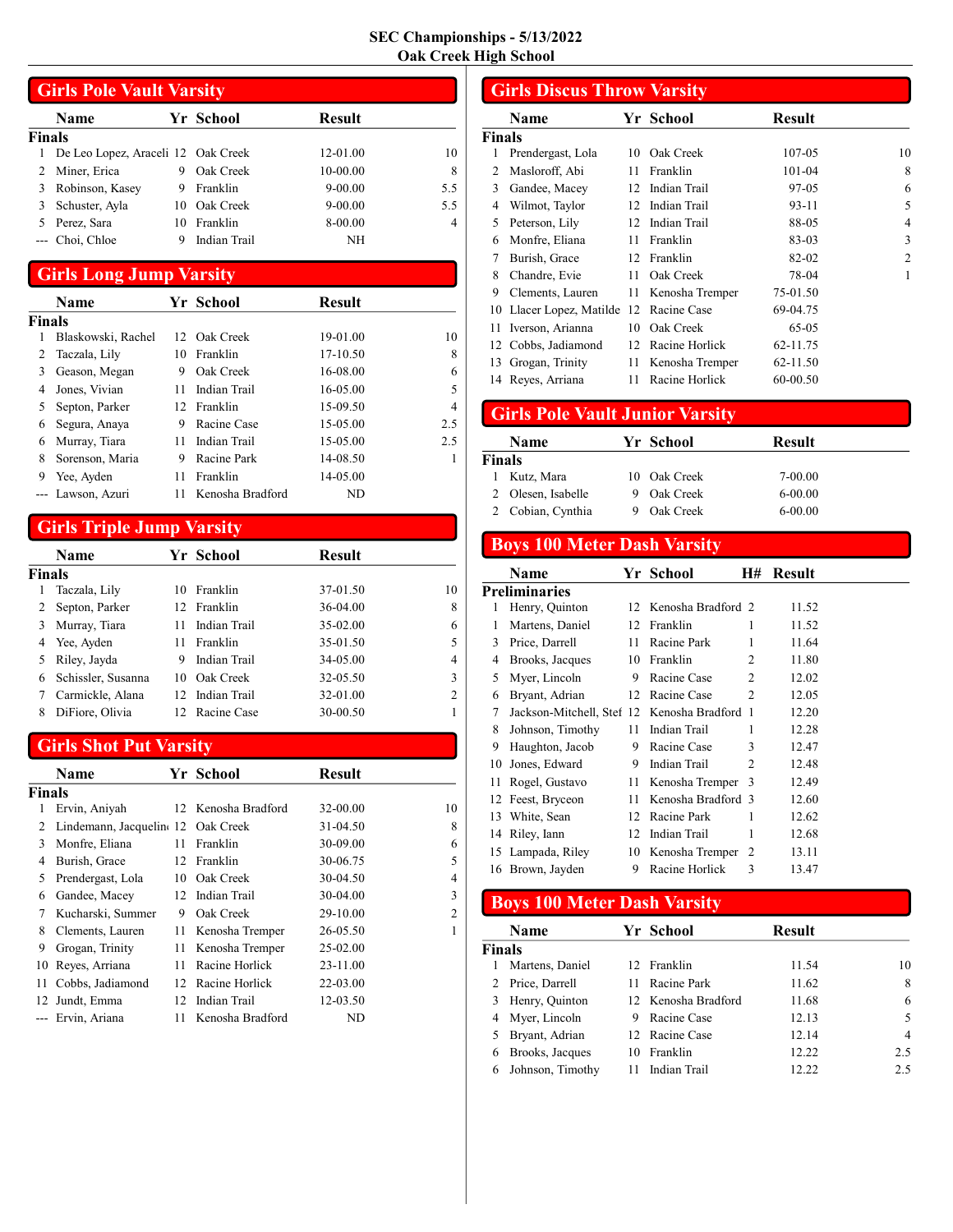|                | <b>Boys 200 Meter Dash Varsity</b> |    |                    |                |               |                |  |  |  |
|----------------|------------------------------------|----|--------------------|----------------|---------------|----------------|--|--|--|
|                | Name                               |    | Yr School          | <b>H#</b>      | <b>Result</b> |                |  |  |  |
| Finals         |                                    |    |                    |                |               |                |  |  |  |
| 1              | Matthews, Logan                    | 12 | Franklin           | 3              | 23.06         | 10             |  |  |  |
| $\overline{c}$ | Price, Darrell                     | 11 | Racine Park        | 3              | 23.21         | 8              |  |  |  |
| 3              | Lakes, Kameron                     | 12 | Kenosha Bradford 3 |                | 23.24         | 6              |  |  |  |
| 4              | Martens, Daniel                    | 12 | Franklin           | 3              | 23.52         | 5              |  |  |  |
| 5              | Shelton, Terrance                  | 10 | Franklin           | 3              | 23.85         | 4              |  |  |  |
| 6              | Bryant, Adrian                     | 12 | Racine Case        | $\overline{c}$ | 24.41         | 3              |  |  |  |
| 7              | Daniel, Isaiah                     | 11 | Oak Creek          | 2              | 24.47         | $\overline{2}$ |  |  |  |
| 8              | Myer, Lincoln                      | 9  | Racine Case        | $\mathcal{L}$  | 24.62         | 1              |  |  |  |
| 9              | Graham, Ayden                      | 12 | Racine Horlick     | 3              | 24.67         |                |  |  |  |
| 10             | Rogel, Gustavo                     | 11 | Kenosha Tremper    | 1              | 24.92         |                |  |  |  |
| 11             | Johnson, Timothy                   | 11 | Indian Trail       | 1              | 25.13         |                |  |  |  |
| 12             | Leiber, Carter                     | 10 | Racine Case        | 1              | 25.31         |                |  |  |  |
| 13             | Feest, Bryceon                     | 11 | Kenosha Bradford 3 |                | 25.40         |                |  |  |  |
| 14             | Dahlquist, Dayton                  | 10 | Indian Trail       | 2              | 25.49         |                |  |  |  |
| 15             | Burrell, Aiden                     | 11 | Indian Trail       | $\mathfrak{D}$ | 26.34         |                |  |  |  |
|                | 16 Lampada, Riley                  | 10 | Kenosha Tremper    | 1              | 26.39         |                |  |  |  |

# Boys 400 Meter Dash Varsity

|               | <b>Name</b>                       |     | Yr School             | H#             | <b>Result</b> |                |
|---------------|-----------------------------------|-----|-----------------------|----------------|---------------|----------------|
| <b>Finals</b> |                                   |     |                       |                |               |                |
|               | Rocha, Erik                       | 11  | Franklin              | 2              | 51.87         | 10             |
|               | Gilbert, Connor                   | 10  | Indian Trail          | 2              | 52.45         | 8              |
| 3             | Muhammad, Larencio 10 Racine Case |     |                       | 2              | 54.24         | 6              |
|               | Turner, Devan                     | 10. | Franklin              | $\mathfrak{D}$ | 54.33         | 5              |
| 5.            | Turner, Jon                       |     | 12 Kenosha Bradford 2 |                | 55.06         | 4              |
| 6             | King, Ezekiel                     |     | 12 Racine Park        |                | 57.05         | 3              |
|               | Bezotte, Dustin                   |     | 12 Kenosha Tremper    | - 1            | 58.00         | $\overline{2}$ |
| 8             | Von Dufving, Ben                  |     | 11 Kenosha Tremper    | - 1            | 58.45         |                |
| 9             | Voss, Tyler                       |     | Racine Horlick        |                | 1:01.94       |                |

# Boys 800 Meter Run Varsity

|               | Name                       |    | Yr School          | Н#             | <b>Result</b> |                |
|---------------|----------------------------|----|--------------------|----------------|---------------|----------------|
| <b>Finals</b> |                            |    |                    |                |               |                |
|               | Islas, Gabe                | 12 | Indian Trail       | 2              | 2:03.98       | 10             |
| 2             | Kerlin, Carson             | 11 | Franklin           | 2              | 2:05.52       | 8              |
| 3             | Merril, John               | 10 | Racine Case        | 1              | 2:09.83       | 6              |
| 4             | Gutierrez, Gabriel         | 10 | Franklin           | $\overline{c}$ | 2:10.49       | 5              |
| 5             | Shelton, Ethan             | 11 | Franklin           | 2              | 2:11.41       | $\overline{4}$ |
| 6             | Klinkhammer, Nick          | 12 | Indian Trail       | 1              | 2:11.80       | 3              |
| 7             | Acker, Brandon             | 11 | Oak Creek          | $\overline{c}$ | 2:13.07       | $\overline{2}$ |
| 8             | Rannow, Eric               | 11 | Racine Park        | $\mathbf{1}$   | 2:13.41       | 1              |
| 9             | Weiglein, Philip           | 10 | Racine Case        | 1              | 2:13.64       |                |
| 10            | Forgette, Holden           | 10 | Indian Trail       | 2              | 2:14.16       |                |
| 11            | Andel, Frank               | 12 | Racine Horlick     | 1              | 2:15.92       |                |
|               | 12 Olson, Aidan            | 10 | Kenosha Tremper    | 1              | 2:16.09       |                |
| 13            | Ahaukal, Adam              | 11 | Racine Park        | 1              | 2:16.94       |                |
| 14            | Sarabia, Jorge             | 12 | Racine Horlick     | 2              | 2:19.81       |                |
|               | 15 Lobato-Chocano, Jaim 12 |    | Racine Park        | 1              | 2:20.43       |                |
| 16            | Zuleta, Aaron              | 11 | Kenosha Tremper    | 1              | 2:21.16       |                |
| 17            | Luis, Eduardo              | 12 | Racine Horlick     | 1              | 2:24.70       |                |
|               | 18 Plutchak, Daniel        |    | 12 Kenosha Tremper | 1              | 2:26.19       |                |

|        | <b>Boys 1600 Meter Run Varsity</b> |                |                  |               |                |  |  |  |
|--------|------------------------------------|----------------|------------------|---------------|----------------|--|--|--|
|        | Name                               |                | Yr School        | <b>Result</b> |                |  |  |  |
| Finals |                                    |                |                  |               |                |  |  |  |
| 1      | Kerlin, Carson                     | 11             | Franklin         | 4:46.10       | 10             |  |  |  |
| 2      | Sura, Carter                       | 12             | Racine Park      | 4:48.92       | 8              |  |  |  |
| 3      | Thiel, Charlie                     | 9              | Oak Creek        | 4:51.94       | 5.5            |  |  |  |
| 4      | Forgette, Holden                   | 10             | Indian Trail     | 4:53.62       | 4              |  |  |  |
| 5      | Anderson, Davis                    | 11             | Franklin         | 4:56.38       | 3              |  |  |  |
| 6      | Acker, Brandon                     | 11             | Oak Creek        | 4:57.66       | $\overline{2}$ |  |  |  |
| 7      | Stuebner, Elijah                   | 12             | Kenosha Tremper  | 5:04.81       | 1              |  |  |  |
| 8      | Sarabia, Jorge                     | 12             | Racine Horlick   | 5:05.56       |                |  |  |  |
| 9      | Maccanelli, Giovanni               | 9              | Racine Horlick   | 5:06.87       |                |  |  |  |
| 10     | Fredrickson, Eli                   | 11             | Kenosha Bradford | 5:10.66       |                |  |  |  |
| 11     | Davison, Josh                      | 11             | Kenosha Bradford | 5:12.99       |                |  |  |  |
| 12     | Herrmann, Eric                     | $\overline{a}$ | Racine Horlick   | 5:18.72       |                |  |  |  |
| 13     | Bergendahl, Arden                  | 11             | Kenosha Tremper  | 5:23.07       |                |  |  |  |
| 14     | Shike, Carter                      | 10             | Kenosha Tremper  | 5:40.04       |                |  |  |  |
|        | Meyer, Zackery                     | 11             | Kenosha Bradford | DNF           | 5.5            |  |  |  |

# Boys 3200 Meter Run Varsity

|        | Name                 |    | Yr School        | <b>Result</b> |                |
|--------|----------------------|----|------------------|---------------|----------------|
| Finals |                      |    |                  |               |                |
| 1      | Helmke, Chad         | 12 | Indian Trail     | 10:26.40      | 10             |
| 2      | Lauters, Ethan       | 12 | Oak Creek        | 10:36.71      | 8              |
| 3      | Sura, Carter         | 12 | Racine Park      | 10:41.72      | 6              |
| 4      | Taylor, Zackery      | 9  | Indian Trail     | 10:48.09      | 5              |
| 5      | Buckli, Carson       | 10 | Racine Case      | 10:50.71      | 4              |
| 6      | Morris, Benjamin     | 10 | Franklin         | 10:55.48      | 3              |
| 7      | Klackner, Jack       | 12 | Oak Creek        | 10:57.00      | $\overline{2}$ |
| 8      | Maccanelli, Giovanni | 9  | Racine Horlick   | 11:02.08      | 1              |
| 9      | Anderson, Davis      | 11 | Franklin         | 11:03.20      |                |
| 10     | Silkey, Maximus      | 11 | Oak Creek        | 11:09.69      |                |
| 11     | Erickson, Owen       | 11 | Kenosha Bradford | 11:13.43      |                |
|        | 12 Knick, Aiden      | 10 | Kenosha Bradford | 11:27.43      |                |
|        | 13 Lister, Raymond   | 10 | Racine Case      | 11:43.30      |                |
|        | 14 Seggelink, Cole   | 12 | Racine Horlick   | 12:01.45      |                |
|        | 15 Djuplin, Wyatt    | 10 | Kenosha Bradford | 12:11.36      |                |

# Boys 110 Meter Hurdles Varsity

|    | Name                 |    | Yr School      | H#             | <b>Result</b> |
|----|----------------------|----|----------------|----------------|---------------|
|    | <b>Preliminaries</b> |    |                |                |               |
| 1  | Jubeck, Nathaniel    | 11 | Franklin       | 1              | 16.12         |
|    | Hubbard Jr., Reggie  | 11 | Racine Horlick | 2              | 17.05         |
|    | Zylka, AC            | 11 | Oak Creek      | $\mathcal{L}$  | 17.39         |
| 4  | Dornuf, Philip       | 11 | Franklin       | 1              | 17.45         |
| 5  | Windorski, Collin    |    | 11 Oak Creek   | 2              | 17.63         |
| 6  | Druckrey, Jameson    | 11 | Oak Creek      | 1              | 18.92         |
| 7  | Jackson, Hezaciah    | 11 | Indian Trail   | $\overline{c}$ | 19.03         |
| 8  | Anderson, Eli        | 10 | Racine Case    | 2              | 19.18         |
| 9  | Burrell, Aiden       | 11 | Indian Trail   | 1              | 19.65         |
| 10 | Valdivia, Alex       | 10 | Racine Horlick | 1              | 20.72         |
| 11 | Colorado, Santos     | 10 | Racine Horlick | $\mathfrak{D}$ | 21.95         |
|    |                      |    |                |                |               |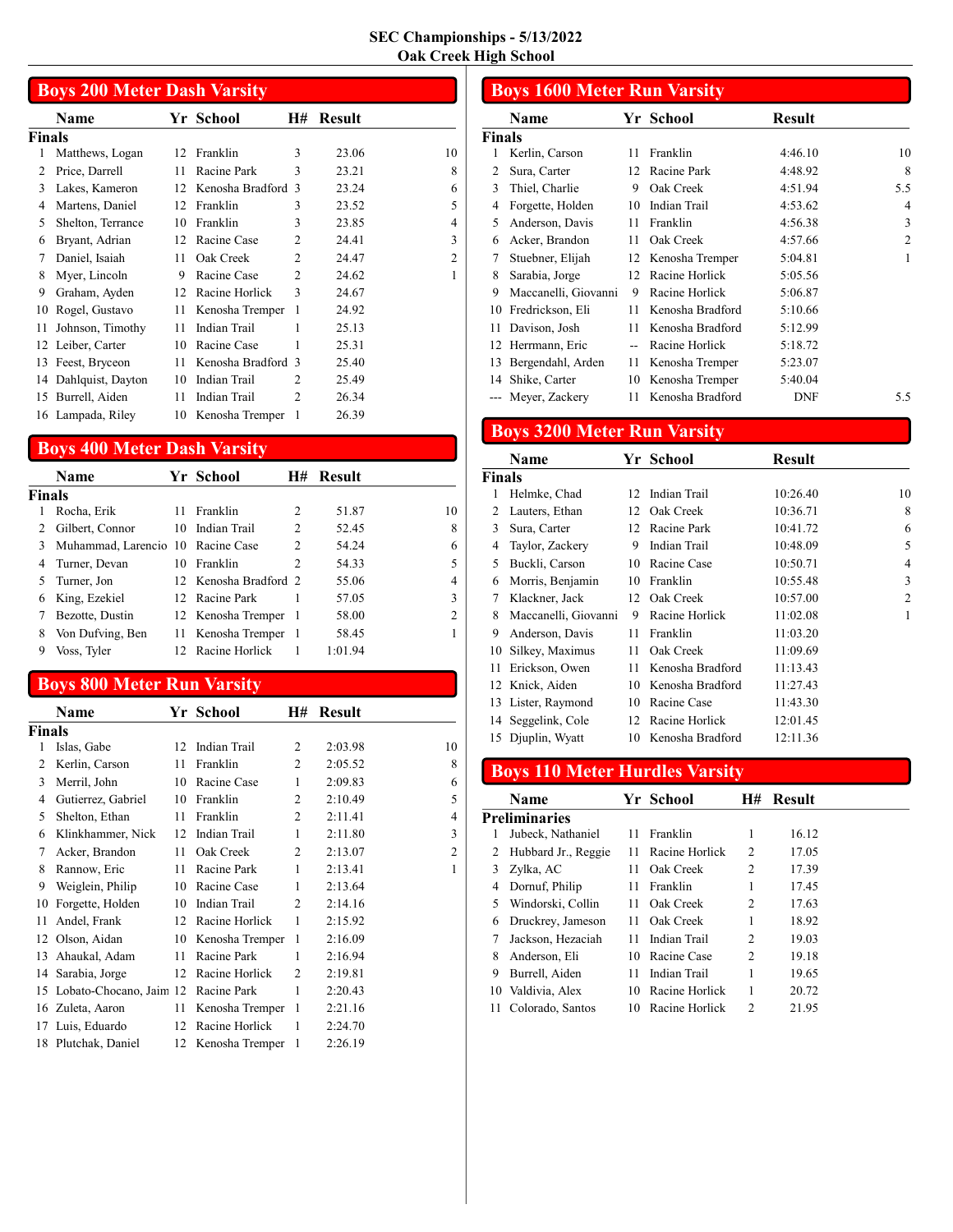|                     | <b>Boys 110 Meter Hurdles Varsity</b> |                |               |    |  |  |  |  |  |
|---------------------|---------------------------------------|----------------|---------------|----|--|--|--|--|--|
| Name                |                                       |                | <b>Result</b> |    |  |  |  |  |  |
| Finals              |                                       |                |               |    |  |  |  |  |  |
| Hubbard Jr., Reggie | 11                                    | Racine Horlick | 16.15         | 10 |  |  |  |  |  |
| Jubeck, Nathaniel   | 11                                    | Franklin       | 16.26         | 8  |  |  |  |  |  |
| Dornuf, Philip      | 11                                    | Franklin       | 17.32         | 6  |  |  |  |  |  |
| Windorski, Collin   | 11                                    | Oak Creek      | 17.37         |    |  |  |  |  |  |
| Zylka, AC           | 11                                    | Oak Creek      | 17.60         | 4  |  |  |  |  |  |
| Anderson, Eli       | 10                                    | Racine Case    | 18.73         | 3  |  |  |  |  |  |
| Jackson, Hezaciah   | 11                                    | Indian Trail   | 18.95         |    |  |  |  |  |  |
| Druckrey, Jameson   | 11                                    | Oak Creek      | 19.25         |    |  |  |  |  |  |
|                     |                                       |                | Yr School     |    |  |  |  |  |  |

## Boys 300 Meter Hurdles Varsity

|        | <b>Name</b>         |    | Yr School       | H#             | <b>Result</b> |    |
|--------|---------------------|----|-----------------|----------------|---------------|----|
| Finals |                     |    |                 |                |               |    |
| 1      | Hubbard Jr., Reggie | 11 | Racine Horlick  | 3              | 41.71         | 10 |
| 2      | Zylka, AC           | 11 | Oak Creek       | 3              | 43.94         | 8  |
| 3      | Jubeck, Nathaniel   | 11 | Franklin        | 3              | 44.15         | 6  |
| 4      | Jackson, Hezaciah   | 11 | Indian Trail    | 2              | 44.26         | 5  |
| 5      | Dornuf, Philip      | 11 | Franklin        | 3              | 45.32         | 4  |
| 6      | Gutierrez, Roberto  | 12 | Franklin        | $\mathfrak{D}$ | 45.72         | 3  |
| 7      | Fonk, Nick          | 12 | Indian Trail    | 3              | 45.89         | 2  |
| 8      | Anderson, Eli       | 10 | Racine Case     | $\overline{c}$ | 46.78         | 1  |
| 9      | Pena, Ian           | 10 | Oak Creek       | $\mathfrak{D}$ | 47.47         |    |
| 10     | Johnson, Emmanuel   | 11 | Racine Park     | 3              | 47.72         |    |
| 11     | Pederson, Jack      | 10 | Kenosha Tremper | 1              | 47.73         |    |
| 12     | Windorski, Collin   | 11 | Oak Creek       | 3              | 48.02         |    |
| 13     | Falco, Fabrizio     | 12 | Kenosha Tremper | $\overline{c}$ | 48.05         |    |
|        | 14 Valdivia, Alex   | 10 | Racine Horlick  | 1              | 48.23         |    |
|        | 15 Colorado, Santos | 10 | Racine Horlick  |                | 52.13         |    |

# Boys 4x100 Meter Relay Varsity

|               | Team                      | Relay | <b>Result</b>           |    |
|---------------|---------------------------|-------|-------------------------|----|
|               | Finals                    |       |                         |    |
| 1             | Franklin                  |       | 43.40                   | 10 |
|               | 1) Krznarich, Connor 11   |       | 2) Shelton, Terrance 10 |    |
|               | 3) Brooks, Jacques 10     |       | 4) Smith, Tyler 12      |    |
| $\mathcal{D}$ | Racine Case               |       | 45.15                   | 8  |
|               | 1) Bridges, Amarrion 12   |       | 2) Haughton, Jacob 9    |    |
|               | 3) Herrington, Latrell 10 |       | 4) Buckli, Auston 12    |    |
| 3             | Racine Park               |       | 45.91                   | 6  |
|               | 1) Carothers, Trevion 11  |       | 2) King, Ezekiel 12     |    |
|               | 3) White, Sean 12         |       | 4) Price, Darrell 11    |    |
| 4             | Oak Creek                 |       | 46.07                   | 5  |
|               | 1) Daniel, Isaiah 11      |       | 2) Kleppek, Martin 12   |    |
|               | 3) Phelps, Jackson 10     |       | 4) Busch, Carson 11     |    |
| 5             | Indian Trail Academy      |       | 46.20                   | 4  |
|               | 1) Dahlquist, Dayton 10   |       | 2) Jones, Edward 9      |    |
|               | 3) Hetrick, Ian 10        |       | 4) Riley, Iann 12       |    |
| 6             | Racine Horlick            |       | 46.43                   | 3  |
|               | 1) Barajas, Elijah 12     |       | 2) Dyess, Zamarion 12   |    |
|               | 3) Gallagher, Miles 12    |       | 4) Fletcher, Blake 11   |    |
|               |                           |       |                         |    |

## Boys 4x200 Meter Relay Varsity

|               | Team                    | <b>Relay</b> | <b>Result</b>           |                |
|---------------|-------------------------|--------------|-------------------------|----------------|
| <b>Finals</b> |                         |              |                         |                |
|               | Franklin                |              | 1:32.85                 | 10             |
|               | 1) Matthews, Logan 12   |              | 2) Shelton, Terrance 10 |                |
|               | 3) Brooks, Jacques 10   |              | 4) Smith, Tyler 12      |                |
| $\mathcal{D}$ | Racine Case             |              | 1:34.94                 | 8              |
|               | 1) Buckli, Auston 12    |              | 2) Bridges, Amarrion 12 |                |
|               | 3) Leiber, Carter 10    |              | 4) Myer, Lincoln 9      |                |
| $\mathcal{E}$ | Racine Horlick          |              | 1:35.25                 | 6              |
|               | 1) Barajas, Elijah 12   |              | 2) Dyess, Zamarion 12   |                |
|               | 3) Gallagher, Miles 12  |              | 4) Graham, Ayden 12     |                |
| 4             | Indian Trail Academy    |              | 1:35.94                 | 5              |
|               | 1) Dahlquist, Dayton 10 |              | 2) Jones, Edward 9      |                |
|               | 3) Hetrick, Ian 10      |              | 4) Murray, Jonathan 12  |                |
|               | Oak Creek               |              | 1:37.25                 | $\overline{4}$ |
|               | 1) Skof, Evan 12        |              | 2) Busch, Carson 11     |                |
|               | 3) Phelps, Jackson 10   |              | 4) Daniel, Isaiah 11    |                |

# Boys 4x400 Meter Relay Varsity

|               | Team                                                                 | Relay | <b>Result</b>                                             |    |
|---------------|----------------------------------------------------------------------|-------|-----------------------------------------------------------|----|
| <b>Finals</b> |                                                                      |       |                                                           |    |
| 1             | Racine Horlick                                                       |       | 3:32.11                                                   | 10 |
|               | 1) Rush, Tyler 12<br>3) Hubbard Jr., Reggie 11                       |       | 2) Graham, Ayden 12<br>4) Williams, Ti 12                 |    |
| $\mathcal{L}$ | Racine Case                                                          |       | 3:35.49                                                   | 8  |
| 3             | 1) Muhammad, Larencio 10<br>3) Herrington, Latrell 10<br>Franklin    |       | 2) Buckli, Auston 12<br>4) Merril, John 10<br>3:35.95     | 6  |
|               | 1) Rocha, Erik 11<br>3) Martens, Daniel 12<br>4 Indian Trail Academy |       | 2) Matthews, Logan 12<br>4) Turner, Devan 10<br>3:36.50   | 5  |
| 5             | 1) Gilbert, Connor 10<br>3) Hetrick, Ian 10<br>Oak Creek             |       | 2) Wallace, Bryce 12<br>4) Murray, Jonathan 12<br>3:44.70 | 4  |
| 6             | 1) Phelps, Jackson 10<br>3) Kleppek, Martin 12<br>Kenosha Bradford   |       | 2) Belter, Gabriel 9<br>4) Busch, Carson 11<br>3:46.18    | 3  |
| 7             | 1) Deluca, Alex 11<br>3) Turner, Jon 12<br>Racine Park               |       | 2) Torresin, Danny 11<br>4) Tenorio, Dario 12<br>3:55.06  | 2  |
|               | 1) Ahaukal, Adam 11<br>3) Rannow, Eric 11                            |       | 2) Lobato-Chocano, Jaime 12<br>4) King, Ezekiel 12        |    |

# Boys 4x800 Meter Relay Varsity

| Team                     | Relav | <b>Result</b>           |    |
|--------------------------|-------|-------------------------|----|
| Finals                   |       |                         |    |
| Indian Trail Academy     |       | 8:33.71                 | 10 |
| 1) Helmke, Chad 12       |       | 2) Klinkhammer, Nick 12 |    |
| 3) Islas, Gabe 12        |       | 4) Fonk, Nick 12        |    |
| Franklin                 |       | 8:44.71                 | 8  |
| 1) Gutierrez, Gabriel 10 |       | 2) Shelton, Ethan 11    |    |
| 3) Morris, Benjamin 10   |       | 4) Sullivan, Liam 9     |    |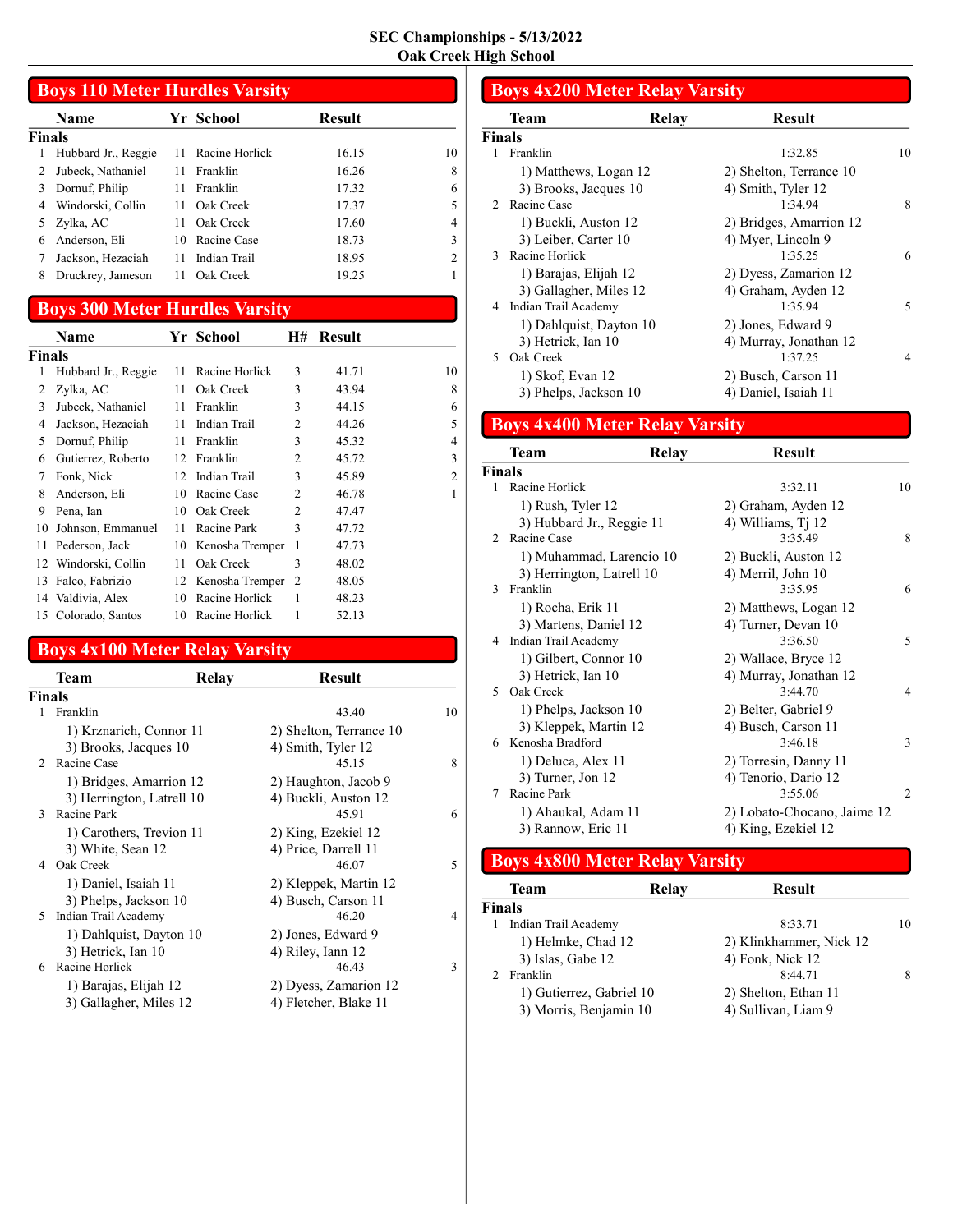#### Finals ... (Boys 4x800 Meter Relay Varsity)

|    | <b>Team</b>                | Relay | <b>Result</b>          |                |
|----|----------------------------|-------|------------------------|----------------|
| 3  | Kenosha Bradford           |       | 8:46.39                | 6              |
|    | 1) Tenorio, Dario 12       |       | 2) Stratton, Trevor 11 |                |
|    | 3) Torresin, Danny 11      |       | 4) Bliss, Noah 12      |                |
| 4  | Oak Creek                  |       | 8:54.74                | 5              |
|    | 1) Moreno Mendoza, Juan 11 |       | 2) Lauters, Ethan 12   |                |
|    | 3) Silkey, Maximus 11      |       | 4) Klackner, Jack 12   |                |
| 5. | Racine Horlick             |       | 9:21.31                | 4              |
|    | 1) Sarabia, Jorge 12       |       | 2) Andel, Frank 12     |                |
|    | 3) Luis, Eduardo 12        |       | 4) Herrmann, Eric --   |                |
| 6  | Kenosha Tremper            |       | 9:26.17                | 3              |
|    | 1) Olson, Aidan 10         |       | 2) Von Dufving, Ben 11 |                |
|    | 3) Fitzgerald, John 9      |       | 4) Zuleta, Aaron 11    |                |
| 7  | Racine Case                |       | 9:34.04                | $\mathfrak{D}$ |
|    | 1) Merril, John 10         |       | 2) Weiglein, Philip 10 |                |
|    | 3) Pawlak, Beckett 10      |       | 4) Arteaga, Hugo 10    |                |
|    |                            |       |                        |                |

# Boys High Jump Varsity

|               | Name                |    | Yr School        | Result      |     |
|---------------|---------------------|----|------------------|-------------|-----|
| <b>Finals</b> |                     |    |                  |             |     |
| 1             | Johnson, Emmanuel   | 11 | Racine Park      | 6-08.00     | 10  |
| 2             | Wallace, Bryce      | 12 | Indian Trail     | $6-04.00$   | 8   |
| 3             | Lakes, Kameron      | 12 | Kenosha Bradford | $6 - 00.00$ | 6   |
| 4             | Henry, Quinton      | 12 | Kenosha Bradford | $6 - 00.00$ | 5   |
| 5             | Hubbard Jr., Reggie | 11 | Racine Horlick   | $5-10.00$   | 3   |
| 5             | Dyess, Zamarion     | 12 | Racine Horlick   | $5-10.00$   | 3   |
| 5             | Davitz, RJ          | 10 | Oak Creek        | $5-10.00$   | 3   |
| 8             | Gutierrez, Roberto  | 12 | Franklin         | 5-08.00     | 0.5 |
| 8             | Davis, Tyler        | 12 | Racine Case      | 5-08.00     | 0.5 |
| 10            | Neal, Izaac         | 11 | Oak Creek        | 5-06.00     |     |
| 10            | Haughton, Jacob     | 9  | Racine Case      | 5-06.00     |     |
|               | 12 Harvey, Jake     | 12 | Kenosha Bradford | 5-04.00     |     |
| 13            | Zylka, AC           | 11 | Oak Creek        | 5-02.00     |     |
| 13            | Anderson, Konrad    | 10 | Indian Trail     | 5-02.00     |     |
| 13            | Gallagher, Miles    | 12 | Racine Horlick   | 5-02.00     |     |
|               | Hicks, Denim        | 10 | Racine Case      | NH          |     |
|               | --- King, Ezekiel   | 12 | Racine Park      | <b>NH</b>   |     |

## Boys Pole Vault Varsity

|               |                   |     | . .         |          |    |
|---------------|-------------------|-----|-------------|----------|----|
|               | <b>Name</b>       |     | Yr School   | Result   |    |
| <b>Finals</b> |                   |     |             |          |    |
| 1             | Windorski, Collin | 11. | Oak Creek   | 13-00.00 | 10 |
|               | Bujku, Alion      | 12. | Oak Creek   | 11-06.00 | 8  |
| 3             | Heiden, Ryan      | 9   | Oak Creek   | 10-06.00 | 6  |
| 4             | Lahmann, Charles  | 9   | Franklin    | 8-00.00  | 5  |
|               | Anderson, Eli     | 10. | Racine Case | 7-06.00  | 4  |
|               | --- Rehan, Vasu   | 12. | Franklin    | NH       |    |
|               | --- Hicks, Denim  | 10  | Racine Case | NH       |    |
|               | --- Davis, Tyler  | 12. | Racine Case | NΗ       |    |
|               |                   |     |             |          |    |

## Boys Long Jump Varsity

|        | <b>Name</b>       | Yr School   | <b>Result</b> |    |
|--------|-------------------|-------------|---------------|----|
| Finals |                   |             |               |    |
|        | Haughton, Jacob   | Racine Case | $21 - 02.00$  | 10 |
|        | 2 Piontek, Steven | Oak Creek   | 19-11.00      |    |

| Price, Darrell  | 11                                                                                                                                                                      | Racine Park             | 19-09.50                                                                                                           | 6 |
|-----------------|-------------------------------------------------------------------------------------------------------------------------------------------------------------------------|-------------------------|--------------------------------------------------------------------------------------------------------------------|---|
| Graham, Ayden   |                                                                                                                                                                         |                         | 18-11.00                                                                                                           | 5 |
| Martens, Daniel |                                                                                                                                                                         |                         | 18-10.75                                                                                                           | 4 |
| Matthews, Logan | 12                                                                                                                                                                      | Franklin                | 18-08.50                                                                                                           | 3 |
|                 |                                                                                                                                                                         | Oak Creek               | 18-05.75                                                                                                           | 2 |
| Myer, Lincoln   | 9                                                                                                                                                                       | Racine Case             | 18-05.00                                                                                                           | 1 |
| Barajas, Elijah | 12                                                                                                                                                                      |                         | 18-04.50                                                                                                           |   |
|                 | 10                                                                                                                                                                      | Racine Case             | 18-02.50                                                                                                           |   |
| White, Sean     | 12                                                                                                                                                                      | Racine Park             | 17-07.50                                                                                                           |   |
|                 | 9                                                                                                                                                                       | Kenosha Bradford        | 17-03.50                                                                                                           |   |
|                 |                                                                                                                                                                         |                         | 17-00.00                                                                                                           |   |
|                 |                                                                                                                                                                         |                         | 16-05.00                                                                                                           |   |
|                 | 10                                                                                                                                                                      | Indian Trail            | 16-03.25                                                                                                           |   |
| Gnocchi, Mattia | 12                                                                                                                                                                      |                         | ND                                                                                                                 |   |
|                 | 11                                                                                                                                                                      | Racine Park             | ND                                                                                                                 |   |
|                 | 12                                                                                                                                                                      | Racine Horlick          | ND                                                                                                                 |   |
|                 | 11                                                                                                                                                                      | Kenosha Tremper         | ND                                                                                                                 |   |
|                 | Leiber, Carter<br>12 Young, Talib<br>13 Lampada, Riley<br>14 Falco, Fabrizio<br>15 Seisay, Koy<br>--- Carothers, Trevion<br>--- Bernal, Marcelino<br>--- Rogel, Gustavo | Sinthasomphone, Dyla 12 | 12 Racine Horlick<br>12 Franklin<br>Racine Horlick<br>10 Kenosha Tremper<br>12 Kenosha Tremper<br>Kenosha Bradford |   |

# Boys Triple Jump Varsity

|        | Name                              |    | Yr School           | <b>Result</b> |                |
|--------|-----------------------------------|----|---------------------|---------------|----------------|
| Finals |                                   |    |                     |               |                |
| 1      | Wallace, Bryce                    |    | 12 Indian Trail     | 43-06.00      | 10             |
| 2      | Henry, Quinton                    |    | 12 Kenosha Bradford | 43-01.00      | 8              |
| 3      | Lakes, Kameron                    |    | 12 Kenosha Bradford | $42 - 02.00$  | 6              |
| 4      | Murray, Jonathan                  | 12 | Indian Trail        | 40-09.00      | 5              |
| 5      | Shelton, Terrance                 | 10 | Franklin            | 39-03.00      | 4              |
| 6      | Davis, Tyler                      |    | 12 Racine Case      | 38-04.50      | 3              |
| 7      | Piontek, Steven                   | 11 | Oak Creek           | 38-04.50      | $\overline{c}$ |
| 8      | Sinthasomphone, Dyla 12 Oak Creek |    |                     | 37-07.00      | 1              |
| 9      | Brown, Jayden                     | 9  | Racine Horlick      | 35-07.50      |                |
| 10     | Davitz, RJ                        | 10 | Oak Creek           | 35-05.00      |                |
| 11     | Loew, Nick                        | 10 | Racine Horlick      | 34-03.50      |                |
|        | Bernal, Marcelino                 |    | 12 Racine Horlick   | ND            |                |
|        | Hicks, Denim                      | 10 | Racine Case         | ND            |                |

# Boys Shot Put Varsity

|        | Name                 |    | Yr School         | Η#                          | Result   |                |
|--------|----------------------|----|-------------------|-----------------------------|----------|----------------|
| Finals |                      |    |                   |                             |          |                |
| 1      | Reusser, Brady       | 12 | Oak Creek         | 2                           | 52-09.00 | 10             |
| 2      | Schuster, Chad       | 12 | Franklin          | 2                           | 50-01.00 | 8              |
| 3      | Fletcher, Blake      | 11 | Racine Horlick    | 2                           | 47-04.00 | 6              |
| 4      | Pethan, Alexander    | 12 | Oak Creek         | 2                           | 47-01.50 | 5              |
| 5      | Reilly, Thomas       | 9  | Kenosha Bradford  | 2                           | 46-05.50 | 4              |
| 6      | McDonough, Kaelan    | 11 | Oak Creek         | 2                           | 43-10.00 | 3              |
| 7      | Petropolous, Mike    | 12 | Franklin          | $\mathcal{D}_{\mathcal{L}}$ | 41-00.50 | $\overline{2}$ |
| 8      | Pommells, Jahad      | 10 | Indian Trail      | 2                           | 40-05.00 | 1              |
| 9      | Funk, Aidan          | 12 | Kenosha Bradford  | $\overline{1}$              | 40-04.75 |                |
| 10     | Hines, Jeffrey       | 11 | Kenosha Tremper 2 |                             | 38-09.00 |                |
| 11     | Roby, Paris          | 12 | Kenosha Bradford  | - 1                         | 38-02.00 |                |
|        | 12 Clapper, D'Angelo | 9  | Franklin          | 2                           | 37-03.00 |                |
| 13     | Mcintosh, Cam        | 10 | Racine Horlick    | 1                           | 37-01.50 |                |
| 14     | Banaszak, Mitchell   | 10 | Indian Trail      | 1                           | 35-05.00 |                |
|        | 15 Feest, Danny      | 11 | Racine Horlick    | 1                           | 35-04.00 |                |
| 16     | Kitzing, Nate        | 11 | Racine Case       | 1                           | 33-04.50 |                |
| 17     | Lawler, Ian          | 10 | Kenosha Tremper   | 1                           | 33-00.50 |                |
|        | 18 Reidy, Gavin      | 10 | Kenosha Tremper   | 1                           | 31-11.00 |                |